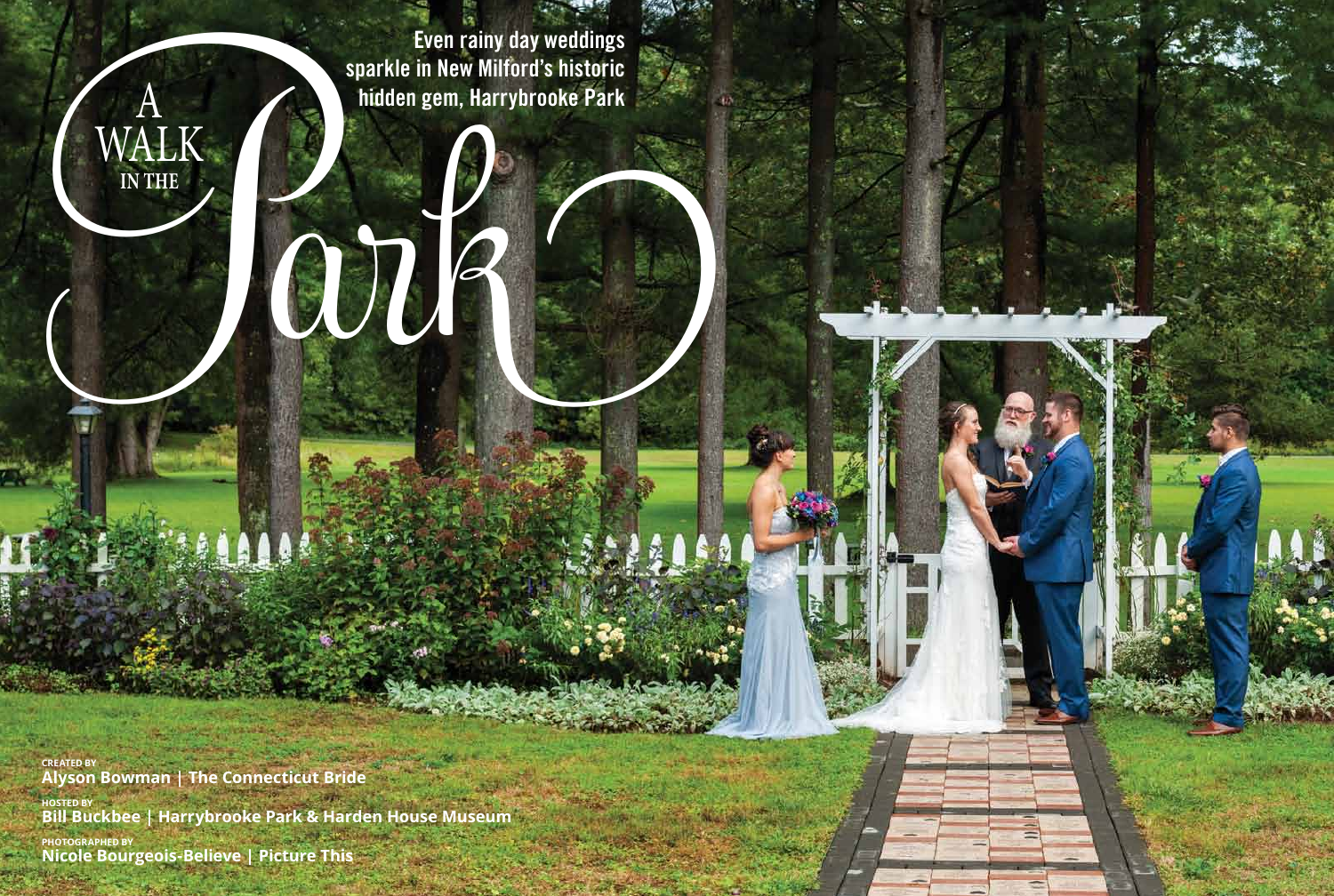



Harrybrooke Park, my childhood memory. A tuckedaway place where I could run free, laugh and play as a child. Some say it is a hidden gem. A beautiful place to have your dream wedding.

While the raindrops were coming down in bucketfuls the morning of our photo shoot, it was Bill Buckbee, Harrybrooke Park's executive director and a Justice of the Peace, who told us, "The drops of rain are teardrops from our loved ones above who cannot be with us, but are smiling down with joy on your day of love."

The Harden House Museum, located on the park's grounds and backed up against the Still River waterfall, offers gorgeous photo opportunities for the bride and groom as they pamper themselves for their magical day. There are plenty of chances for couples to immerse themselves in the park's beauty.

We were lucky enough to embrace the setting between raindrops. Perhaps its magic will entrance you as well. — Alyson Bowman









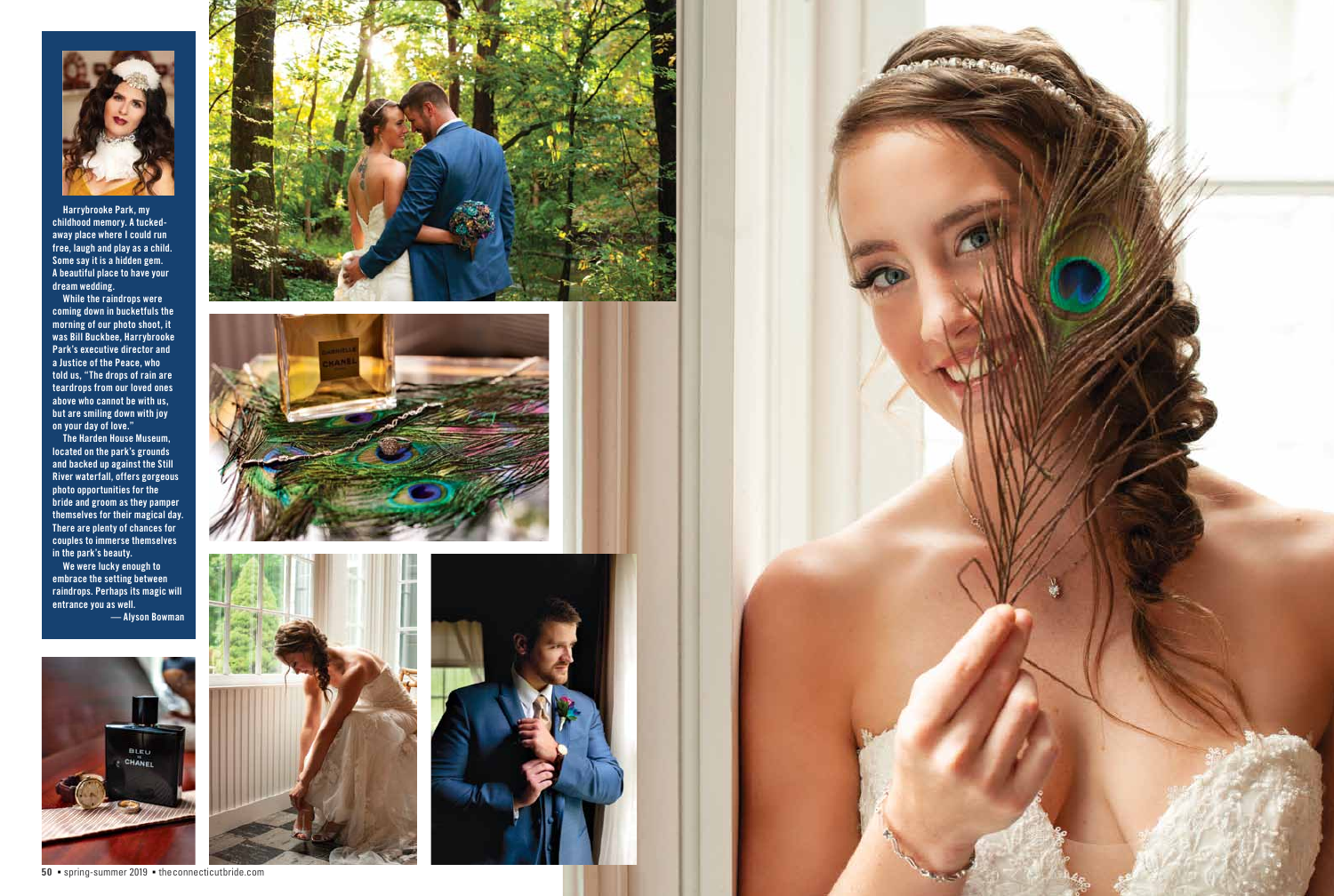